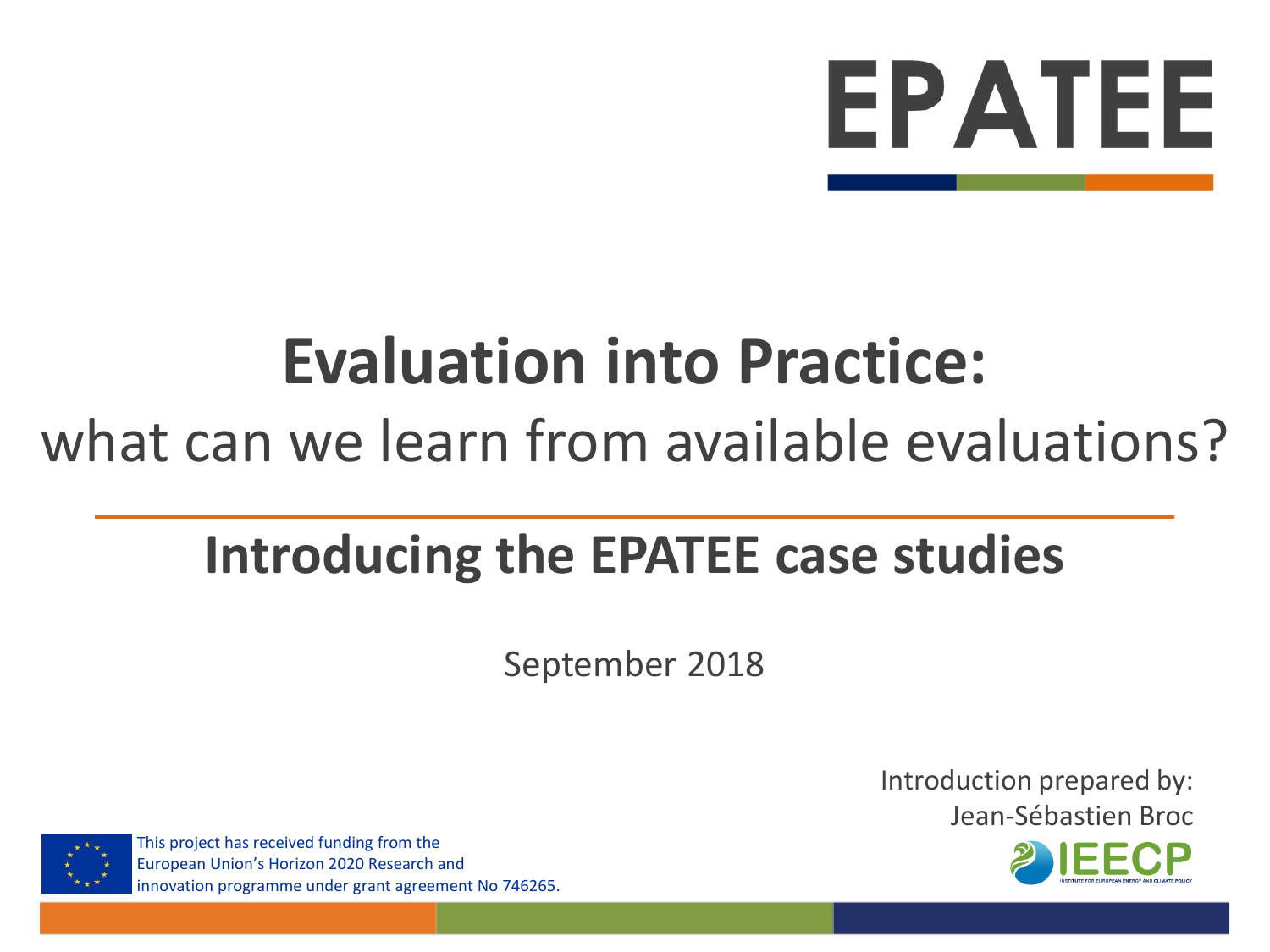# **Objectives of the case studies**





- **interesting feedback** (including possibility to interview evaluation customers and/or evaluators)
- Identifying **good practices**, but also **difficulties encountered**

**EPATEE**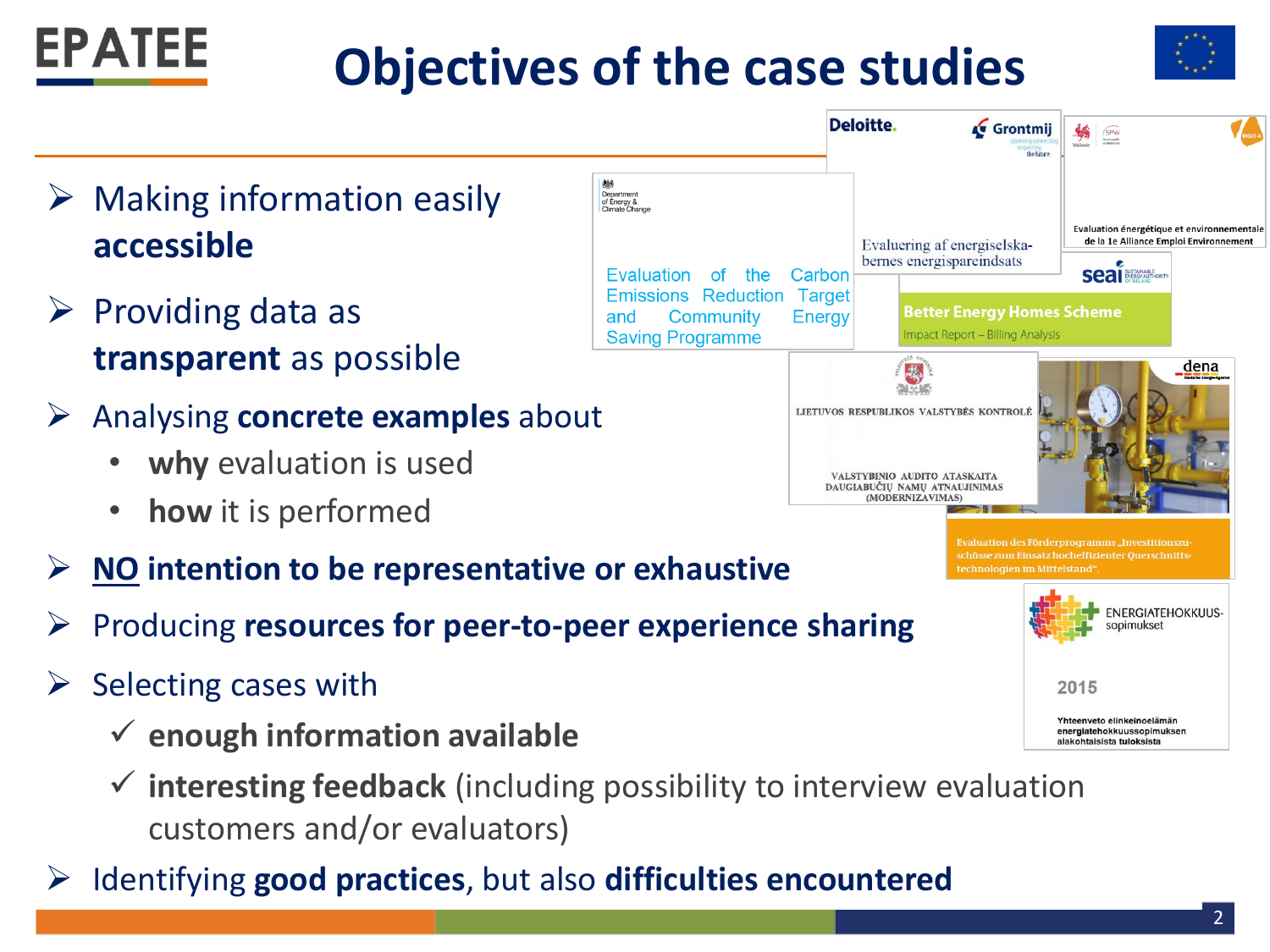

## **Content of the case studies**



Short description of the measure

Key data about means and outputs Data on energy savings

Details about the evaluation method(s)

Insights about other aspects monitored or evaluated

Focus on key evaluation issue(s) or practice(s)

### **+ interview(s) with the evaluation customer and/or evaluator**

 $\rightarrow$  direct experience feedback

+ references

"*Our experience with the expost impact evaluation is that it's really worth the effort*."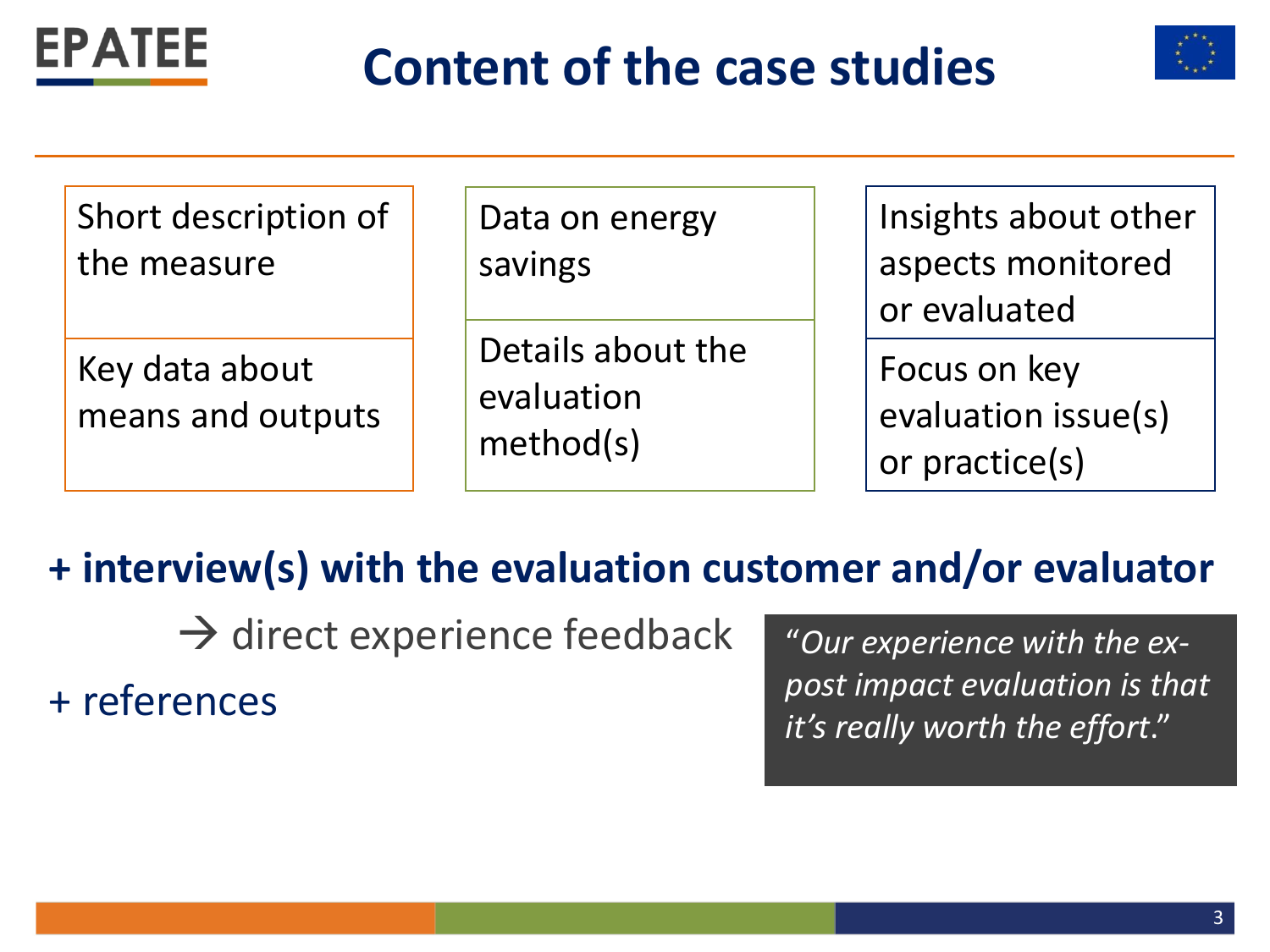

Industries

**>** Energy audits in municipalities

#### **Lithuania**

**>** Renovation programme for apartment blocks

- **>** Energy Efficiency Networks Initiative
	- **>** Environmental Support
	- Programme for companies
	- **>** City EE Programmes of Vienna

**>** Energy renovation programme for public sector buildings **>** Individual heat metering in multifamily buildings